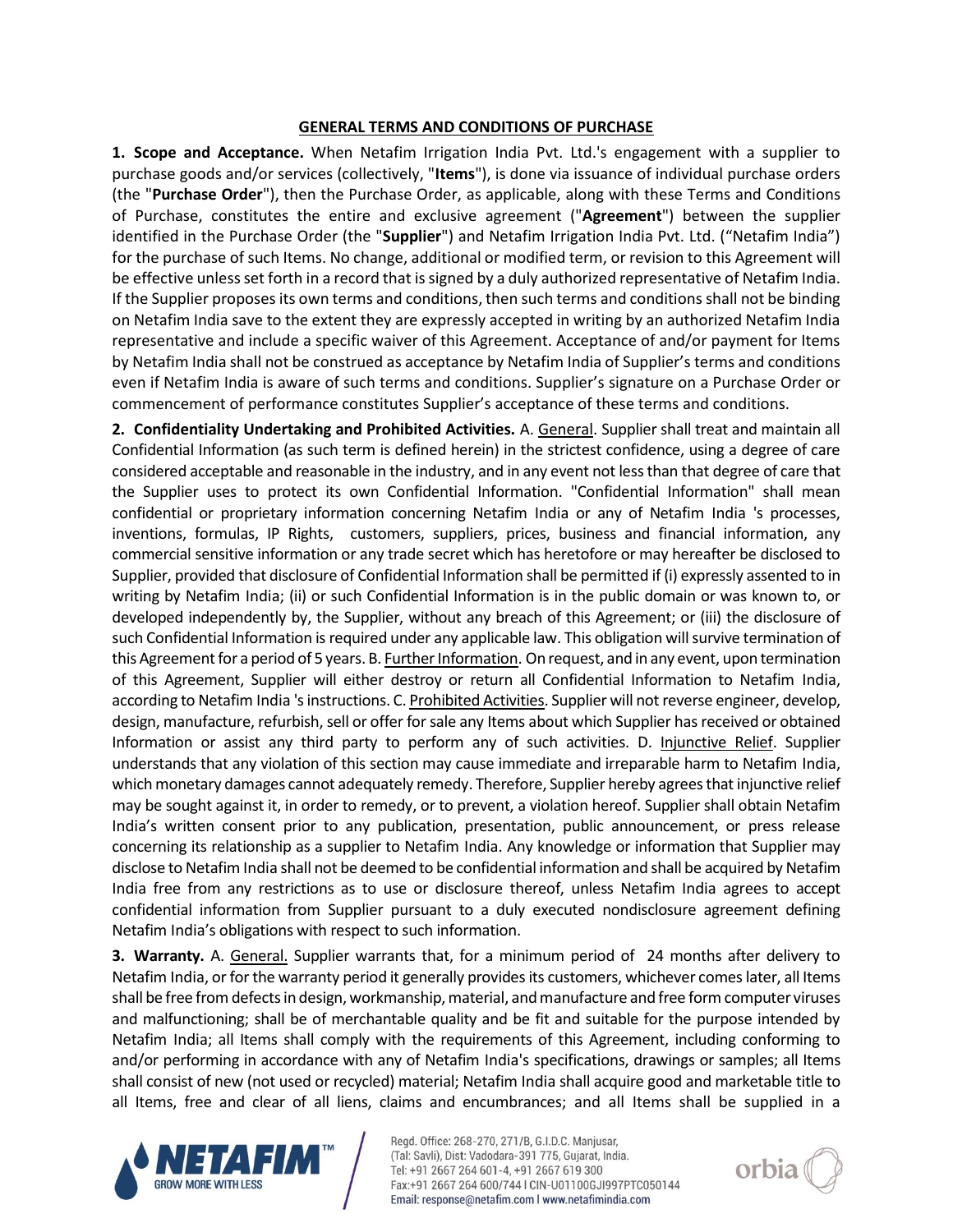workmanlike and professional manner in accordance with the highest industry standards. The foregoing warranties are in addition to all other warranties, express or implied, and survive delivery, inspection, acceptance, or payment by Netafim India. B. Infringement. Supplier warrants that all Items, the sale of Items by Supplier, and the use and sale of Items by Netafim India are and will be free from liability for infringement of, or claim of royalties for, patent rights, copyright, trademark, trade secrets or confidential or proprietary intellectual property rights, mechanic's liens and other encumbrances of any person or entity (collectively "**Rights and Encumbrances**"). C. Remedies. If an Item does not meet its warranty requirements, then in addition to remedies available under applicable law, Netafim India may, at its option, require Supplier to replace the Item or repair the Item; return the Item to Supplier and recover the purchase price; correct the Item itself and charge Supplier the reasonable cost of correction; or return the Item to Supplier, purchase a comparable Item in the open market, and charge Supplier with differential cost (including expedited manufacturing and delivery charges, if applicable).

**4. Inspection.** Items are subject to inspection and test by Netafim India at reasonable times and places, including during the period of manufacture, and in any event, at any time prior to final acceptance. Supplier shall provide all reasonable facilities and assistance for the safety and convenience of Netafim India 's personnel engaged in such testing. Items are not considered to be accepted due to any preliminary inspection or payment of any invoice. If rejected or required to be corrected, Items shall be returned to Supplier for a refund or credit, replaced or corrected, in the most expeditious manner possible, by and at the expense of Supplier as directed by Netafim India (including storage charges, while awaiting Supplier's return shipping instructions). Any payment by Netafim India to Supplier for work prior to Netafim India's rejection of such Items as non-conforming will not be deemed as acceptance by Netafim India.

**5. Disclaimer and Limitation of Liability for Damages.** IN NO EVENT SHALL NETAFIM INDIA BE LIABLE TO SUPPLIER OR TO ANY OTHER PERSON OR ENTITY UNDER ANY EQUITY, COMMON LAW, TORT, CONTRACT, ESTOPPEL, NEGLIGENCE, STRICT LIABILITY, OR OTHER THEORY, FOR ANY SPECIAL, INDIRECT, INCIDENTAL, PUNITIVE, CONSEQUENTIAL OR CONTINGENT DAMAGES, OR ANY DAMAGES RESULTING FROM LOSS OF SALE, BUSINESS, PROFITS, DATA, OPPORTUNITY OR GOODWILL, EVEN IF NETAFIM INDIA HAS BEEN ADVISED OR KNEW OR SHOULD HAVE KNOWN OF THE POSSIBILITY OF SUCH DAMAGES.

**6. Intellectual Property Rights and Licenses.** A. Transfer to Netafim India. As partial consideration for this Agreement, any rights arising under any patent, copyright, trade secret, trademark, know-how, mask works, moral rights, or other intellectual property rights under any jurisdiction (collectively, "**IP Rights**"), that are created, conceived, made or reduced to practice by or for Supplier and that are related to Items, are hereby irrevocably assigned and transferred to Netafim India by Supplier, and Supplier shall cause its employees, agents, contractors and sub-tier suppliers (regardless whether they sell directly to Supplier) to also assign and transfer all such IP Rights to Netafim India unless such IP Rights (a) were developed independent of, and do not contain or reflect the assistance (financial or otherwise), collaboration, input, involvement, development efforts, or creative or inventive contribution of Netafim India or Netafim India employees, consultants, contractors or other suppliers, and (b) do not reflect or rely upon Netafim India's Proprietary Information and/or Confidential Information, and are not an improvement, enhancement, modification, or derivative work of any IP Right belonging to Netafim India or transferred to Netafim India by this Section. B. License to Netafim India. If any Item incorporates or relies upon any IP Rights created, conceived, made or reduced to practice by or for Supplier that are not transferred to Netafim India by this Section (collectively "**Supplier IP Rights**"), then Supplier, as partial consideration for this Agreement, grants to Netafim India an irrevocable, perpetual, non-exclusive, royalty free, paid-up, world-wide right and license, with rights of sublicense, to use, distribute, import, improve, sell and have sold such Supplier IP Rights as is necessary for Netafim India to fully exploit the Items. Netafim India shall also be entitled to grant licenses to its customers to use such Supplier IP Rights as related to the operation of Netafim India's products. C. No Unauthorized Modification of Netafim India IP Rights. Supplier shall not (and shall cause its employees,



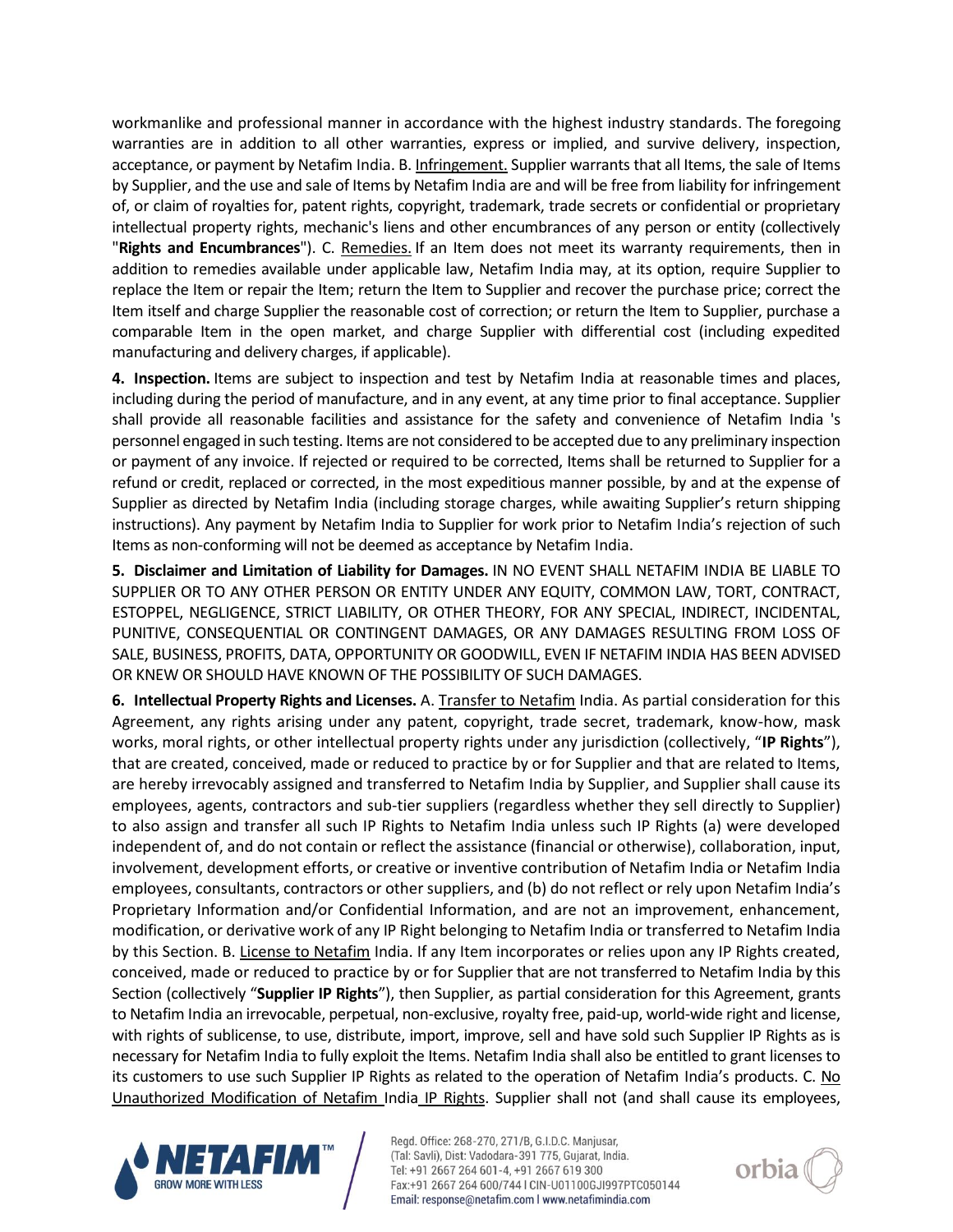agents, contractors and sub-tier suppliers not to) improve, enhance, or modify IP Rights of Netafim India without Netafim India's prior written consent; if such an improvement, enhancement, or modification is nevertheless made, Supplier hereby irrevocably assigns and transfers to Netafim India, and Supplier shall cause its employees, agents, contractors, and sub-tier suppliers (regardless of whether they sell directly to Supplier) to also assign and transfer to Netafim India, all IP Rights in each such improvement, enhancement, or modification. If any of the foregoing transfers and assignments are to any extent ineffective, Supplier shall grant to Netafim India an irrevocable, perpetual, royalty free, non-exclusive, paid-up world-wide right and license with rights of sublicense, to use, distribute, import, improve, sell and have sold, and make and have made such modifications to Netafim India's IP Rights.

**7. Responsibility for Goods; Risk of Loss.** Notwithstanding any prior inspections, Supplier bears all risks of loss, damage, or destruction to Items until final acceptance by Netafim India at Netafim India's delivery destination. Supplier bears all risks with respect to any Items: (a) rejected by Netafim India; or (b) required to be remedied or corrected; provided, however, that Netafim India shall be responsible for loss occasioned solely by willful misconduct of Netafim India's employees acting within the scope of their employment. Items shall be shipped to Netafim India by Supplier in accordance with the terms of this Agreement.

**8. Cancellation.** A. General. Netafim India may cancel the Purchase Order, this Agreement, or both, in whole or in part by written or electronic notice, if Supplier: (1) fails to deliver Items in accordance with specified delivery times, Item requirements or other specifications; (2) fails to replace or correct defective Items as Netafim India requires; (3) fails to comply strictly with any provision of or repudiates this Agreement; (4) becomes insolvent, files a petition for relief under any bankruptcy, insolvency or similar law, makes an assignment for the benefit of its creditors, or takes any action for (or in anticipation of) any of the foregoing or (5) there is a material change in control or ownership of Supplier's business. B. Upon Cancellation. Upon cancellation pursuant to this Section, Supplier shall: (1) supply any portion of the Items for which this Agreement is not cancelled; (2) be liable for additional costs, if any, for the purchase of similar goods and services to cover such default; and (3) at Netafim India's request, transfer title and deliver to Netafim India: (a) any completed Items, (b) any partially completed Items and (c) all unique materials and tooling. Prices for partially completed Items and unique materials shall be negotiated, but in no event shall they exceed the price set forth herein. Netafim India's rights and remedies as described herein are in addition to any other rights and remedies provided at law or in equity.

**9. Indemnity by Supplier.** Supplier shall defend, indemnify and hold harmless Netafim India (and its officers, directors, agents and representatives and affiliates) from and against any and all claims, suits, losses, penalties, damages (whether actual, punitive, consequential or otherwise) and associated costs and expenses (including attorney's fees, expert's fees, and costs of investigation) and all liabilities that are caused in whole or in part by: (a) any actual or alleged infringement of any Rights and Encumbrances; (b) any breach by Supplier of this Agreement; (c) any negligent or intentional act, error or omission by Supplier, its employees, officers, agents or representatives in the performance of this Agreement; (d) any act or omission of Supplier, its employees or agents in connection with the performance of any Purchase Order; or (e) any claims that are for, in the nature of, or that arise under warranty, strict liability or product liability with respect to or in connection with the Items. Nothing in this section shall limit any other remedy available to Netafim India.

**10. Force Majeure.** A failure by either party to perform its obligations due to causes beyond the control of and without the fault or negligence of such party is deemed excusable during the period in which such cause of failure continues. Such causes may include acts of God, or the public enemy, acts of Government (in sovereign or contractual capacity), accidents, fire, flood, epidemic, pandemic, lockout, strike, freight embargo or unusually severe weather. When Supplier becomes aware of any actual or potential force majeure condition, Supplier shall immediately notify Netafim India of such force majeure condition. Supplier is not excused from any of its obligations pursuant to this Agreement due to any reasonably foreseeable or



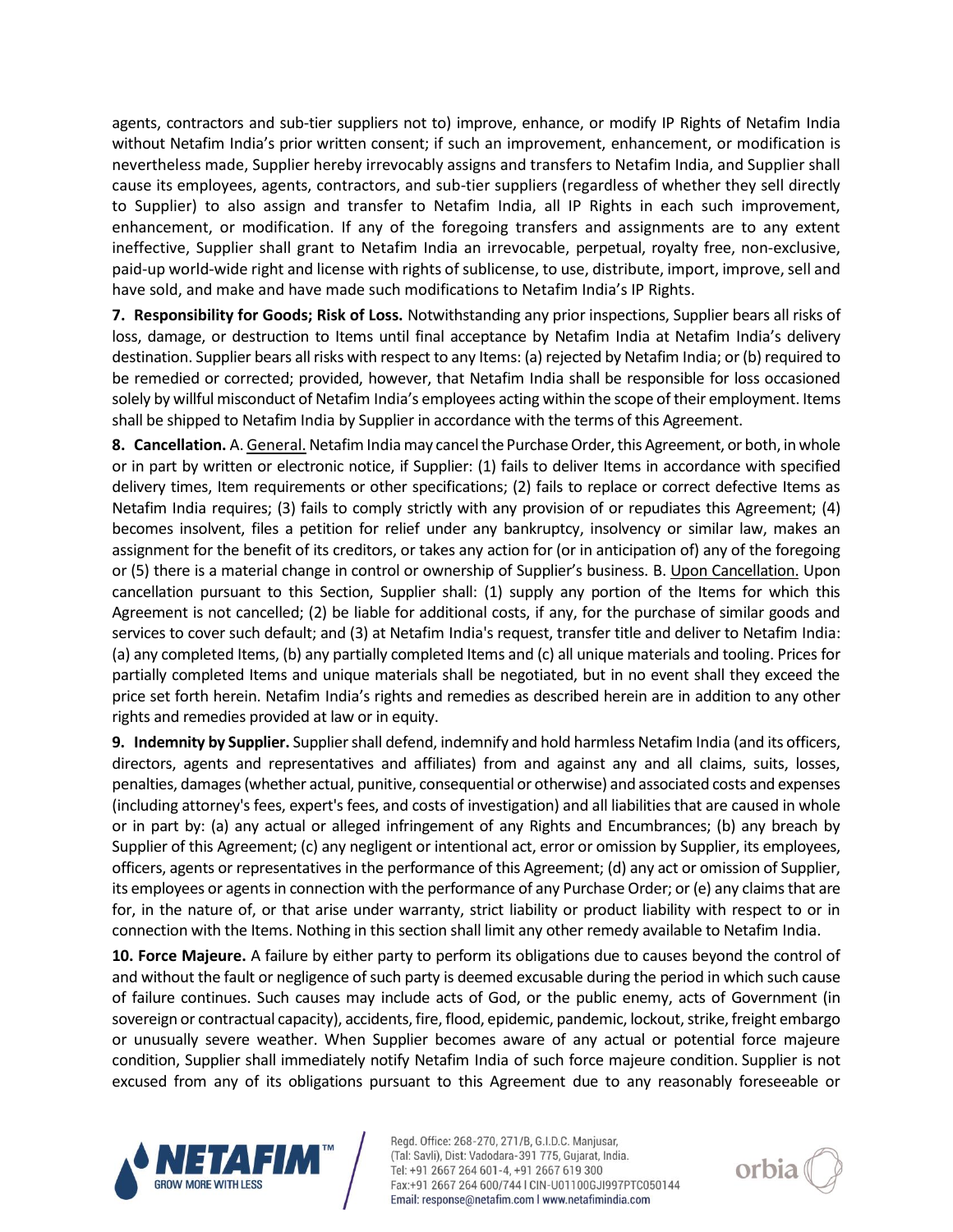preventable situation (including, but not limited to, late or insufficient deliveries by other suppliers, personnel turnover, labor disputes or strikes involving Supplier's own personnel or third party equipment).

**11. Shipping and Delivery.** Time is of the essence. No partial delivery or delivery of added quantities shall be made unless Netafim India has given prior written consent. All prices for Items shown in this Agreement shall be deemed to include any fees or costs related to handling, packaging, crating, export, insurance, shipping or other related delivery expenses unless otherwise set forth in this Agreement. Unless specifically approved by Netafim India in advance and in writing, Netafim India shall not be responsible for delivery costs and expenses (i) for a service level (ground, air, second-day, next-day) that exceeds the authorized shipping service level; (ii) in excess of the costs determined by Netafim India; (iii) for Supplier to use expedited delivery methods; or (iv) incurred in connection with the transportation of Items between Supplier and a sub-tier supplier or any other supplier. Netafim India may recover and offset or adjust payment for those delivery costs and expenses that Netafim India incurs, and for which Netafim India is not responsible under this Section. Supplier will preserve, pack, and handle the Items so as to protect the Items from loss or damage and in accordance with best commercial practices in the absence of any specifications that Netafim India may provide. Delivery method and delivery dates shall be as set out in the Purchase Order.

**12. Termination for Convenience.** Netafim India may terminate the Purchase Order, this Agreement, or both for its convenience in whole or in part at any time by written or electronic notice. Upon such termination, Supplier shall, to the extent practicable and at the time specified by Netafim India, stop work and terminate outstanding orders under the Agreement, protect all property in which Netafim India has or may acquire an interest, and transfer title and make delivery to Netafim India of all Items, materials or other property held or acquired by Supplier in connection with the terminated portion of this Agreement. Netafim India's maximum liability for Items related to such termination shall be a pro-rata amount of the total Agreement price, less advances or other payments, based upon the price for Items delivered or completed prior to termination, and the actual costs (including a reasonable profit) for work in process incurred by Supplier which are allocable to the terminated portion of this Agreement. Netafim India shall have no liability at law or in equity under this Section.

**13. Change Orders.** By written notice, Netafim India may suspend performance under this Agreement, change the quantities of Items, extend or shorten delivery requirements or make other changes within the general scope of this Agreement, including without limitation, to: (a) applicable specifications, drawings, and other documents; (b) method of shipment or packing; and (c) the place or date of delivery, inspection or acceptance. If such a change causes an increase in the cost of or time required for Supplier's performance, then an equitable adjustment shall be made in the price or other terms of this Agreement if requested by Supplier in writing prior to change implementation and subject to mutual consent of Netafim India and Supplier. Supplier shall continue with performance of this Agreement in accordance with the notice of change or amendment. A change by Netafim India pursuant to this Section shall not constitute a breach or default by Netafim India.

**14. Invoices; Payment Terms.** Invoices shall contain purchase order number, a description of Items, quantities, unit prices, extended totals, applicable taxes and any other information specified by Netafim India. Payment of an invoice shall not constitute acceptance of Items and shall be subject to adjustment for errors, shortages, defects, or other causes. Netafim India may set off any amount owed by Netafim India against any amount owed by Supplier or any of its affiliated companies to Netafim India. Payment in connection with any discount term will be calculated from: (a) scheduled delivery date, (b) actual delivery date, or (c) the date an acceptable invoice is received, whichever is latest; payment under a discount term is deemed made on the date of mailing of Netafim India's check. If payment is made electronically, payment shall be deemed made when the Supplier's depository institution receives or has control of the payment.

**15. Taxes.** Goods and Service Tax ("**GST**") which, if applicable, shall be at the rate valid at the time of delivery. Supplier is responsible for all taxes imposed by any taxing authority or government entity in connection with



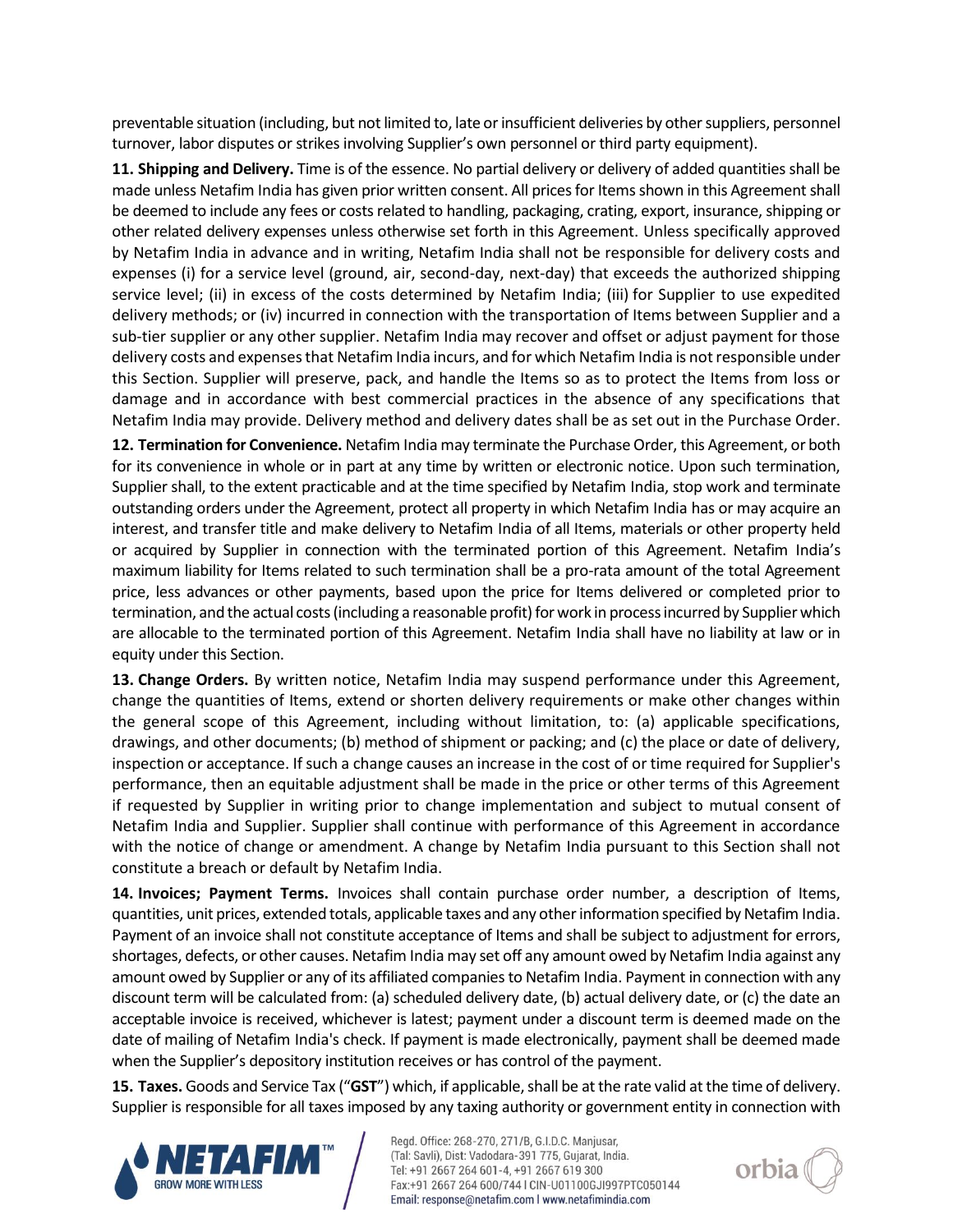any Purchase Order. Each payment to be made by Netafim India under a Purchase Order shall be subject to any deduction, withholding or set-off of tax as may be required under applicable laws, and Supplier will upon request provide Netafim India with appropriate tax documentation that is necessary to prevent or minimize such deduction, withholding or set-off of tax. Every invoice must include Supplier's GST Identification Number. Any liability arising out of the default of Supplier to comply with provisions under applicable laws, including but not limited to filing of returns, shall be attributed to the Supplier alone and shall be recovered by Netafim India from the Supplier.

**16. Insurance**. Supplier will secure and maintain insurance providing coverage for liabilities to third parties for bodily injury (personal injury) and damage to property in amounts sufficient to protect Netafim India in the event of such injury or damage, and will be in compliance with any and all laws, regulations or orders addressing the liabilities of an employer to its employees for injuries suffered in connection with employment. Supplier will further maintain such additional types of insurance as is customary for a company of similar size and similar operations to Supplier in the jurisdiction or jurisdictions in which Supplier's operations take place and in any event an insurance sufficient in order to cover its obligations under this Agreement.

**17. Compliance**. A. Supplier warrants and represents that no applicable law, rule, regulation, order or ordinance of any state, any governmental agency or authority of any country has been violated in supplying the Items ordered herein B. Anti-Corruption and Anti Bribery Laws and Conduct: The Supplier, including its applicable stakeholders, including, inter alia, any owner, shareholder (direct or beneficial), officer, director, employee, agent, third party representative, subcontractor, contractor or other individual with any direct or indirect beneficial interest, shall comply with Anti-Corruption Laws (defined below) and shall not cause Netafim India, its subsidiaries or affiliates (collectively, "Affiliates") to be in violation of any Anti-Corruption Law. "Anti-Corruption Laws" mean collectively applicable foreign and domestic anti-bribery and anticorruption laws, regulations, orders, judicial decisions, conventions and international financial institution rules regarding domestic or international corruption, bribery, ethical business conduct, money laundering, political contributions, gifts and gratuities, or lawful expenses to public officials and private persons, agency relationships, commissions, lobbying, books and records, and financial controls. The Supplier represents and warrants that it, its owners, directors, employees and its agents, and employees have not and will not pay, offer, or promise to pay any money, financial benefit or thing of value to any government, or party official, candidate or employee at any level, including employees of state owned or controlled enterprises ("Government Officials") (i) for the purpose of influencing any act or decision of such person or party in order to obtain or retain business, or to direct business to any person; or (ii) with regards to Government Officials and/or private individuals, to induce that person to, or reward that person not to perform its functions in connection with that person's employment or engagement. The Supplier further represents that the Supplier, nor any of its Affiliates or representatives have, directly or indirectly, taken any action that would cause them to be in violation of any Anti-Corruption Laws. The Supplier represents and warrants that no owner, shareholder (direct or beneficial), officer, director, employee, agent, third party representative, subcontractor, contractor or other individual with any direct or indirect beneficial interest in Supplier or Supplier's payments under this Agreement, or any immediate family relation of any such person (collectively, "Interested Persons"), is a foreign Public Official or Entity. A "Public Official or Entity" means (i) an officer, employee, agent, contractor or representative of any government or military, including, but not limited to, a customs official; (ii) any department, agency, corporate entity, instrumentality or political subdivision of any government or military; (iii) any person or commercial entity acting in an official capacity for or on behalf of any government or military; (iv) any candidate for political office, any political party or any official of a political party. Supplier shall notify the Company immediately if it learns at any time during the term of this Agreement that (i) an Interested Person becomes a foreign Public Official or Entity, or (ii) a foreign Public Official or Entity acquires an ownership, voting, or economic interest in Supplier or a legal or beneficial interest in Supplier's payments under this Agreement. C. The Supplier (a) is not a Sanctioned Person, (b) has not, in the past five